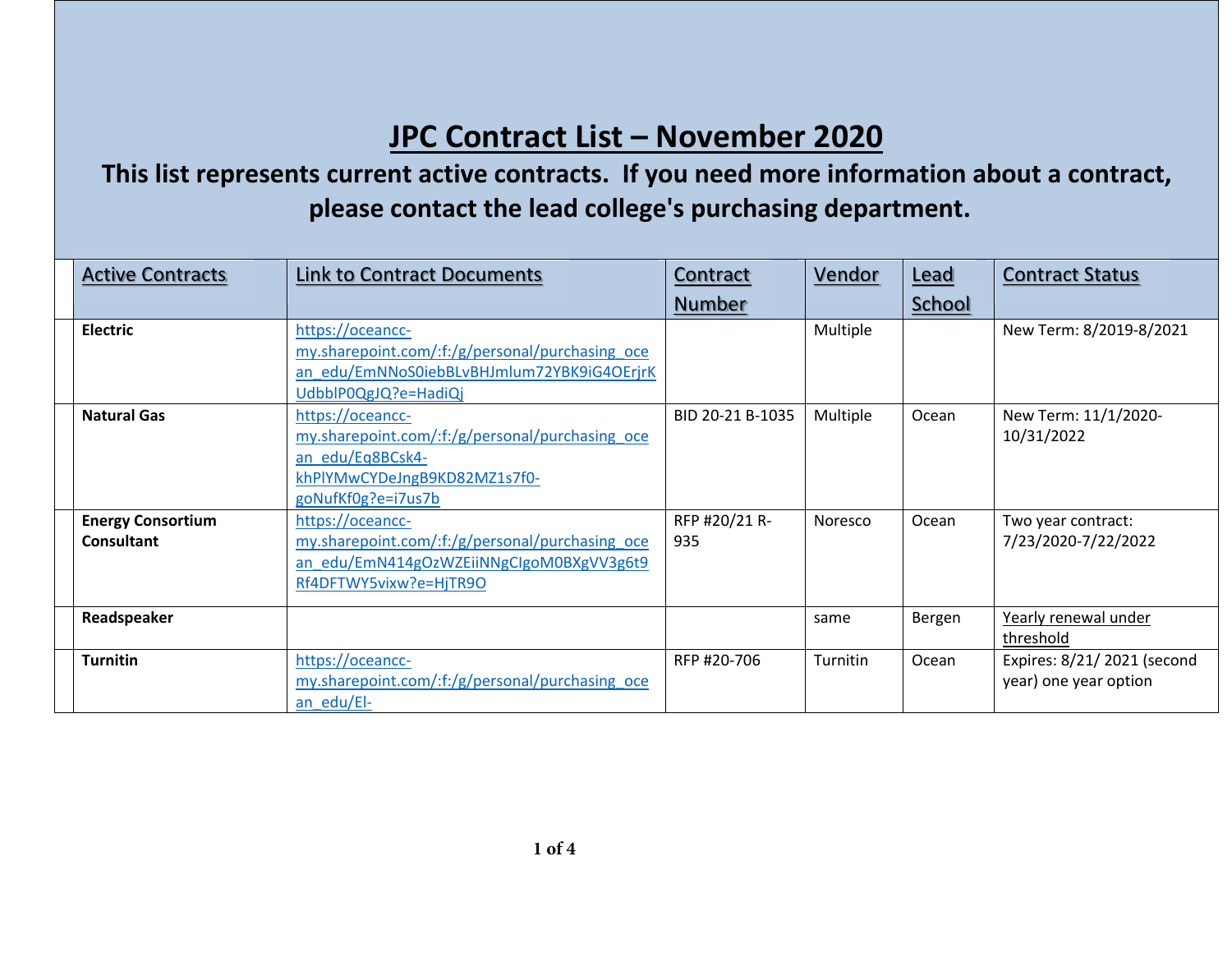|                                    | pOdoSsNxLnD6O5XdlLpEBEm6ZKk1bZaMi3wxl32LR       |                  |              |        |                                  |
|------------------------------------|-------------------------------------------------|------------------|--------------|--------|----------------------------------|
|                                    | 4g?e=y9GzBe                                     |                  |              |        |                                  |
|                                    |                                                 |                  |              |        |                                  |
| <b>Accuplacer (available</b>       |                                                 |                  |              | Ocean  | Covered under Testing and        |
| through Testing materials)         |                                                 |                  |              |        | <b>Review Materials Contract</b> |
| <b>Bookstore(physical</b>          |                                                 |                  | Barnes &     | Ocean  | Expires: 3/28/2021               |
| <b>Bookstore location)</b>         |                                                 |                  | Noble        |        |                                  |
| Career Coach/Analyst/              | https://oceancc-                                | RFP #19/20 R-    | <b>EMSI</b>  | Ocean  | Expires: 1/31/2021 - Option      |
| <b>Economic Impact Study</b>       | my.sharepoint.com/:f:/g/personal/purchasing oce | 227              |              |        | year awarded                     |
|                                    | an edu/Ergghnzzd6ZNjEVt9GDbVsoBT kxDZDLG c      |                  |              |        |                                  |
|                                    | BYwD61uHL6w?e=6Hkm3c                            |                  |              |        |                                  |
|                                    |                                                 |                  |              |        |                                  |
| <b>Scientific/Medical Supplies</b> | https://oceancc-                                | 20/21 #924       | Multiple     | Camden | Expires: 4/30/21                 |
|                                    | my.sharepoint.com/:f:/g/personal/purchasing_oce |                  |              |        |                                  |
|                                    | an edu/ElBaxKswV8lPrDnzsu3B2uwBfS1CJCMZcZad     |                  |              |        |                                  |
|                                    | K3eApglg3w?e=shlSdB                             |                  |              |        |                                  |
| <b>Athletic Uniforms</b>           | https://oceancc-                                | BID #18/20 B-436 | Multiple     | Ocean  | Expires: 9/30/2020- New          |
|                                    | my.sharepoint.com/:f:/g/personal/purchasing oce |                  |              |        | Contract to be awarded on        |
|                                    | an_edu/Ehp3zw8JMY9GoGNf6R5M848BwazFJvCAp        |                  |              |        | 9/24/2020                        |
|                                    | liElHryxtjy8g?e=DaduaU                          |                  |              |        |                                  |
| <b>Background Checks</b>           | https://oceancc-                                | BID #19/20 B-571 | CastleBran   | Ocean  | Expires: 6/30/2021- Option       |
|                                    | my.sharepoint.com/:f:/g/personal/purchasing oce |                  | ch           |        | year awarded                     |
|                                    | an edu/EuxDBmtLHBdOhBttDgZaxuEBspZ577-          |                  |              |        |                                  |
|                                    | BpRASbSN5a2KKiw?e=donSaU                        |                  |              |        |                                  |
| <b>Testing and Review</b>          | https://oceancc-                                | BID 20/21 B-941  | Assessmen    | Ocean  | Expires: 6/30/2021- with One     |
| Materials pt 1                     | my.sharepoint.com/:f:/g/personal/purchasing_oce |                  | t            |        | year option                      |
|                                    | an edu/EsAFh8aY-                                |                  | Technologi   |        |                                  |
|                                    | EdOiCrGEWALHxEBUmHqlwLtFRyynTTpQ-               |                  | es Institute |        |                                  |
|                                    | yw3Q?e=HyyBOj                                   |                  | LLC          |        |                                  |
| <b>Testing and Review</b>          | https://oceancc-                                | BID 20/21 B-941  | Peterson's   | Ocean  | Expires: 6/30/2021- with One     |
| <b>Materials pt 2</b>              | my.sharepoint.com/:f:/g/personal/purchasing oce |                  | <b>LLC</b>   |        | year option                      |
|                                    | an_edu/EsXGIAyjaNhJg7RuQUD-                     |                  |              |        |                                  |
|                                    | bjkBn3435Vt9DtJcuCvV4k8ZtQ?e=rkSrjB             |                  |              |        |                                  |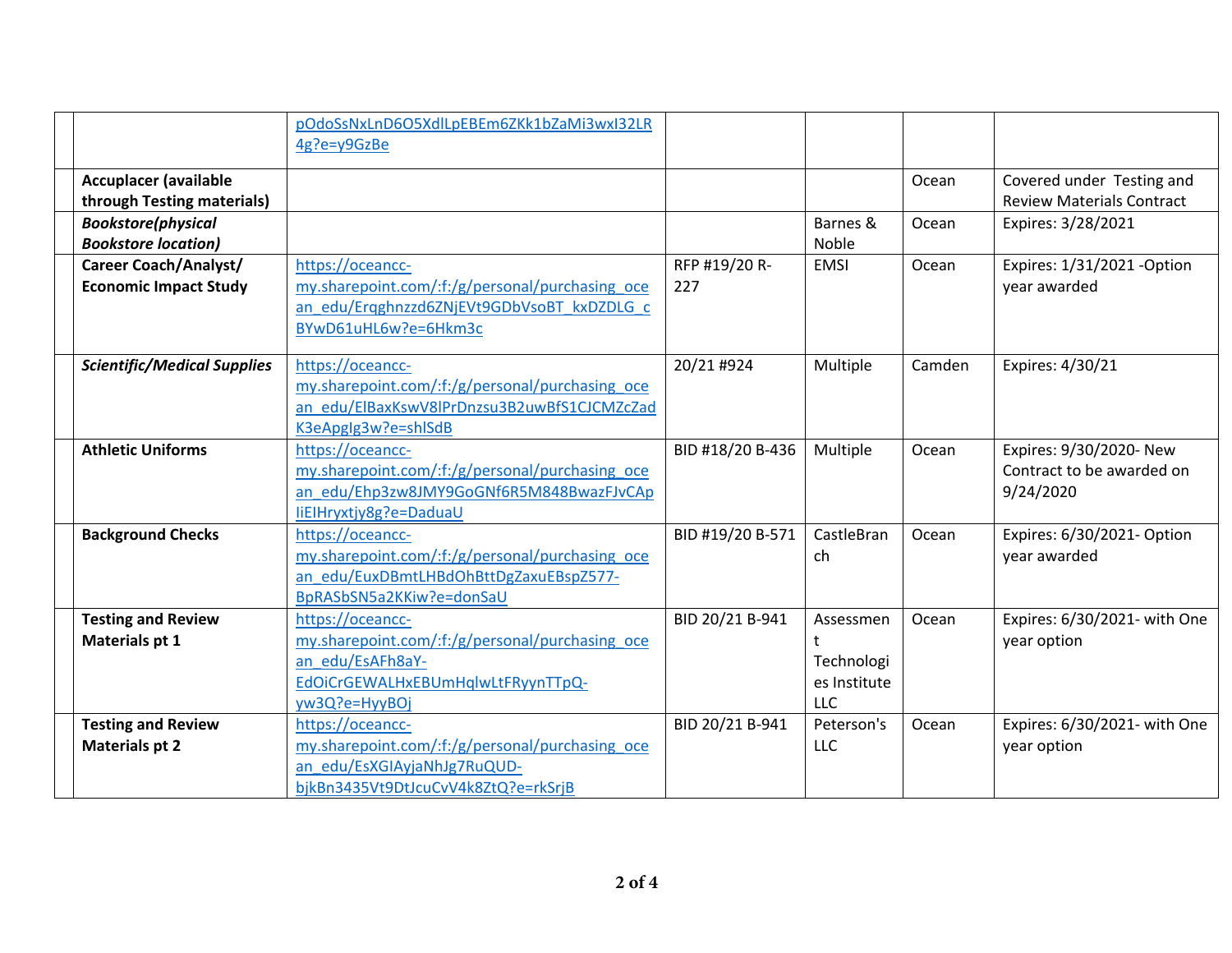| <b>Promotional Items</b>         | https://oceancc-                                | BID 19/20 B-565 | Consolidus         | Ocean | Expires: 4/24/2021 - Option      |
|----------------------------------|-------------------------------------------------|-----------------|--------------------|-------|----------------------------------|
|                                  | my.sharepoint.com/:f:/g/personal/purchasing oce |                 |                    |       | year awarded                     |
|                                  | an edu/Emc8PcG0O4VEjgSjQmT6wh4BinFRX2qwM        |                 |                    |       |                                  |
|                                  | ErHsh9Ewo2uLw?e=BtKMdd                          |                 |                    |       |                                  |
| <b>LMS Renewal</b>               | https://oceancc-                                | RFP #19/20 R-   |                    | Ocean | Expires: 6/30/2022- with (2)     |
|                                  | my.sharepoint.com/:f:/g/personal/purchasing_oce | 591             | Blackboard         |       | one year options                 |
|                                  | an edu/ElLhl6BmiuBlviHdQm gGvEBtEgo-            |                 | & Canvas           |       |                                  |
|                                  | EeFvcczahdNawiAgQ?e=3ps9OR                      |                 |                    |       |                                  |
| <b>Athletic Game Officials</b>   | https://oceancc-                                |                 | Multiple           | Ocean | M&W Soccer, M&W                  |
|                                  | my.sharepoint.com/:f:/g/personal/purchasing oce |                 |                    |       | Basketball, Baseball, &          |
|                                  | an edu/EhhnlS 6OM1Eu3lOqZ2vAKcBapD0SkPNXo       |                 |                    |       | <b>Softball: 2019 &amp; 2020</b> |
|                                  | mb-ehCjqkX6A?e=E2hoBX                           |                 |                    |       | Seasons                          |
| <b>Online Proctoring</b>         | https://oceancc-                                | RFP #20/21 R-   | Honorlock          | Ocean | Expires: 6/30/2021- with One     |
|                                  | my.sharepoint.com/:f:/g/personal/purchasing oce | 891             | &                  |       | year option                      |
|                                  | an edu/Ep2fbNNDaHRKjLivcYDgMpMB2M3tOHfnL        |                 | Proctorio,         |       |                                  |
|                                  | WSDwhXw9OcPoQ?e=tY91wN                          |                 | Inc.               |       |                                  |
| <b>E-commerce Student</b>        | https://oceancc-                                | RFP #20/21 R-   | TouchNet           | Ocean | Expires: 6/30/2022               |
| <b>Financial Services</b>        | my.sharepoint.com/:f:/g/personal/purchasing_oce | 898             | Informatio         |       |                                  |
|                                  | an edu/EsioUp9Gd7xGv8crXgFQuggBI1UdWSTLew       |                 | n Systems,         |       |                                  |
|                                  | W6wmwrQEnOAg?e=FsNcz7                           |                 | $Inc.$ &           |       |                                  |
|                                  |                                                 |                 | Nelnet             |       |                                  |
|                                  |                                                 |                 | <b>Business</b>    |       |                                  |
|                                  |                                                 |                 | Solutions,         |       |                                  |
|                                  |                                                 |                 | Inc.               |       |                                  |
| <b>Online Bookstore Services</b> | https://oceancc-                                | RFP #19/20 R-   | Barnes &           | Ocean | Expires: 6/30/2025               |
|                                  |                                                 | 825             | Noble              |       |                                  |
|                                  | my.sharepoint.com/:f:/g/personal/purchasing oce |                 |                    |       |                                  |
|                                  | an edu/Ekow5cduPIBHtvdBz946B9YBDllaZi7rInkyo    |                 | College            |       |                                  |
|                                  | 8 8COktiw?e=u3wQz7                              |                 | <b>Booksellers</b> |       |                                  |
|                                  |                                                 |                 | , LLC,             |       |                                  |
|                                  |                                                 |                 | eCampus.c          |       |                                  |
|                                  |                                                 |                 | om, and            |       |                                  |
|                                  |                                                 |                 | Follett            |       |                                  |
|                                  |                                                 |                 | Higher             |       |                                  |